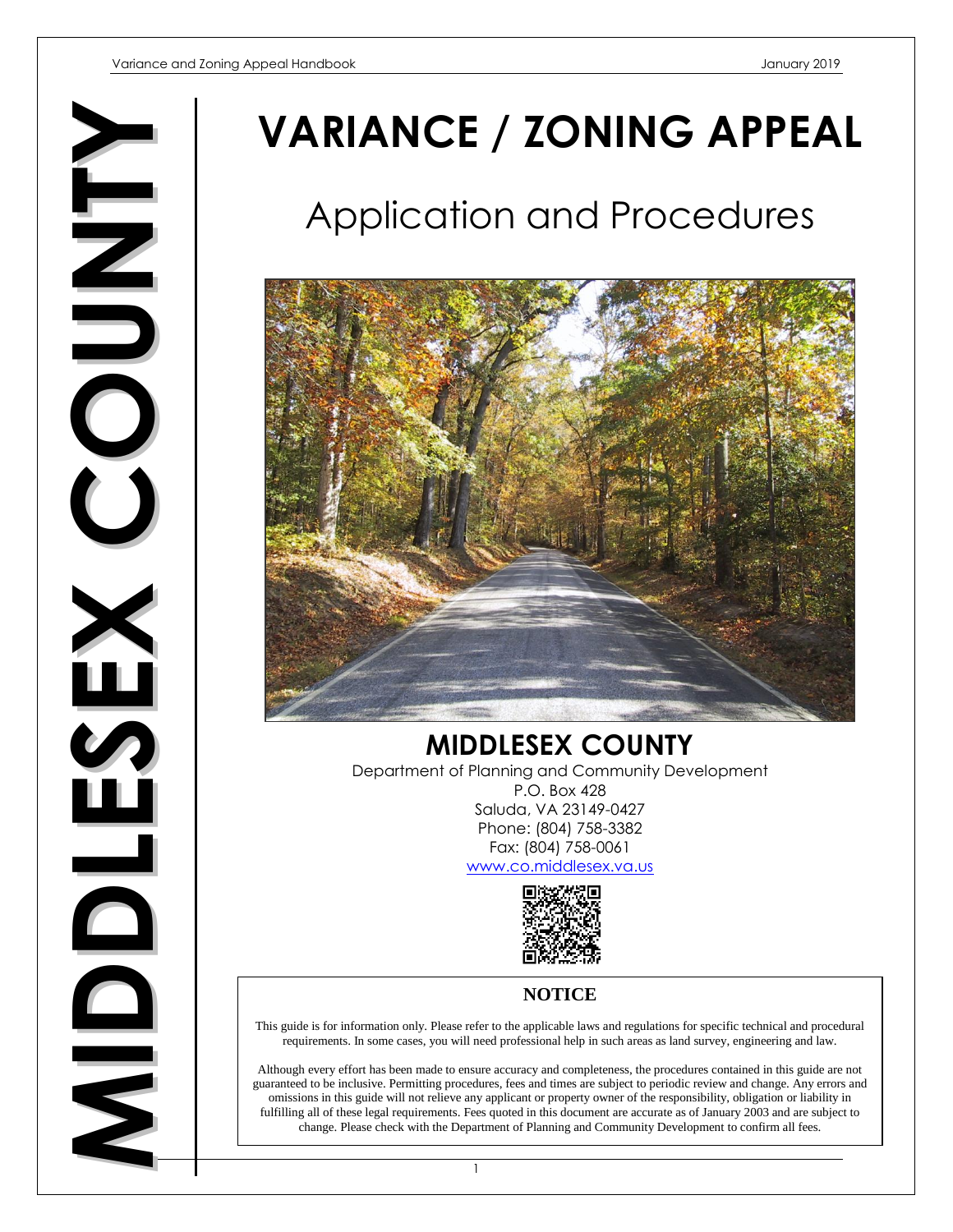# **VARIANCE APPLICATIONS**

#### **What is a variance?**

A variance is a relaxation to the terms or requirements of the Middlesex County Zoning Ordinance. An application for a variance may be made by any property owner when, owing to special conditions, a literal enforcement of the ordinance would result in unnecessary hardship.

Please note that variances cannot relax the lists of permitted uses and special exception uses in the Middlesex County Zoning Ordinance. If you are interested in using a property in a way that is not generally permitted in that property's zoning district, you will have to look into applying for a special exception or rezoning.

A variance may be granted when conditions are unique to the property and not the result of the applicant's actions. The applicant must show a demonstrable hardship that unreasonably restricts the use of the property in a way that is not generally shared by other properties in the same zoning district and vicinity.

#### **Who can grant a variance?**

The Board of Zoning Appeals has the authority to grant variances in cases where strict application of the Zoning Ordinance would result in unnecessary hardship for the property owner. The Planning Director may administratively grant a variance of fifty percent (50%) of any building setback requirement if there is no objection from abutters to the request.

#### **What is the Board of Zoning Appeals (BZA)?**

The BZA is a five-member board consisting of Middlesex County residents. The BZA hears and considers requests for variances to the Middlesex County Zoning Ordinance and appeals of the Zoning Administrator's decisions.

#### **What is the basis for a variance?**

Under Section 20-2-B of the Zoning Ordinance, the Board of Zoning Appeals cannot approve a variance unless it makes the following findings:

- 1. That the strict application of the ordinance will produce undue hardship approaching unconstitutional confiscation without compensation;
- 2. That such hardship is not shared generally by other properties in the same zoning district and the same vicinity;
- 3. That financial loss to the applicant is not the sole basis for the requested variance;
- 4. That the hardship claimed is not self-inflicted, either deliberately or ignorantly;
- 5. That the authorization of such variance will not be of substantial detriment to adjacent properties and that the character of the district will not be changed by the granting of the variance; and
- 6. That the condition or situation of the affected property or the intended use of the property is not of such general or recurring nature as to make reasonable practicable the formulation of a general regulation to be adopted as an amendment to the ordinance.

In authorizing a variance, the Board of Zoning Appeals may impose conditions regarding the location, character, and other features of the proposed structure or use as it may deem necessary in the public interest, and may require a guarantee or bond to insure that the conditions imposed are being and will continue to be complied with.

#### *Before applying for a variance, discuss your situation with staff from the Department of Planning and Community Development. A solution may be discovered without the use of a variance.*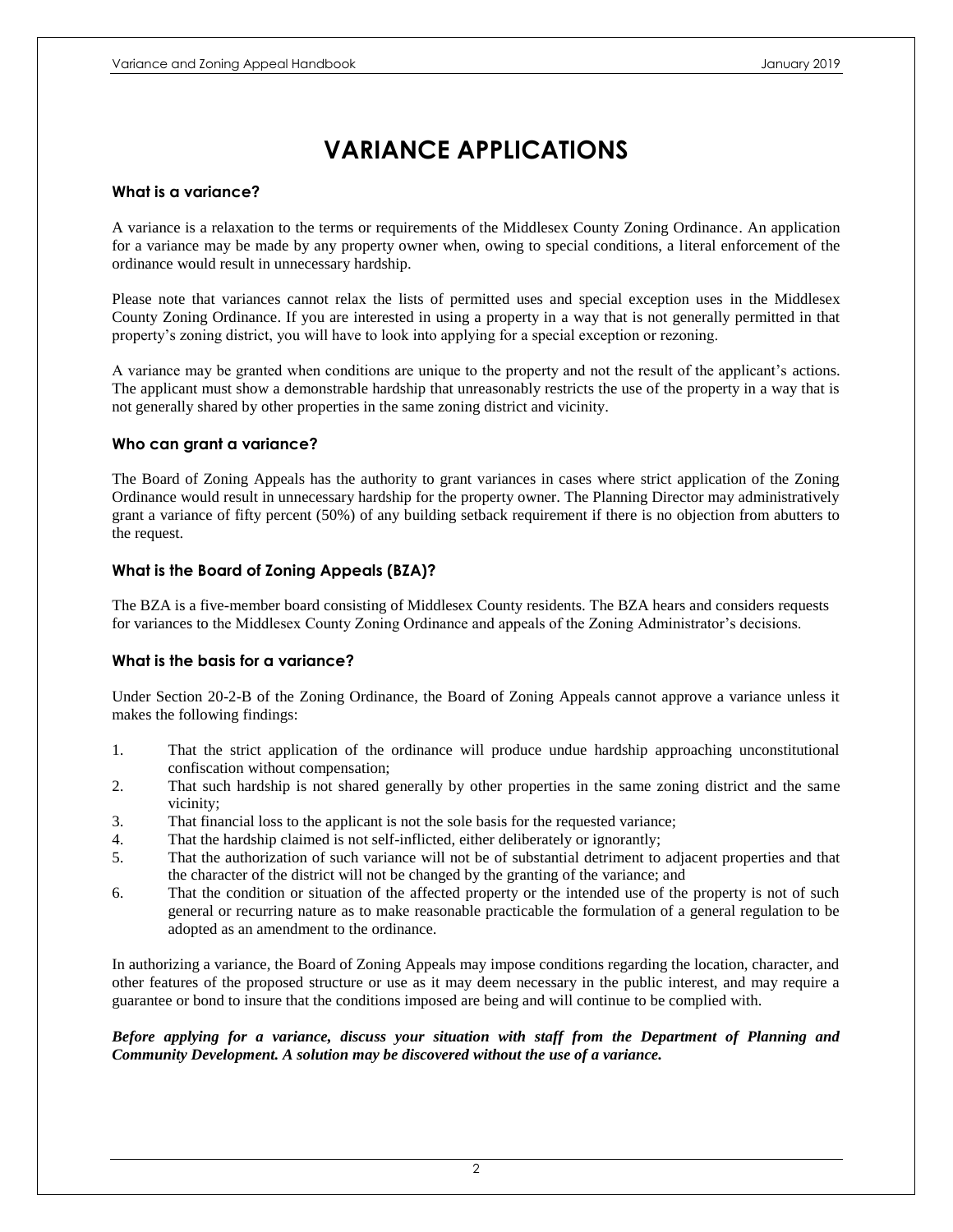#### **What must I provide to obtain approval for a variance?**

The following information should be submitted for a variance request:

- A completed "Variance Application" signed and dated by the applicant and the property owner.
- A copy of a survey of the property.
- The application fee in accordance with the Middlesex County Fee Ordinance.

#### **What is the fee for a variance application?**

A fee of \$400 is required for all variance applications, and a fee of \$100 is required for all administrative variance applications. Applications will not be reviewed until this fee has been provided. This fee is applied to the cost of advertising, notification of adjacent property owners and other expenses incidental to reviewing and processing the application. Such fee is not returned whether the application is granted, denied or withdrawn.

#### **What is the process for approval of a variance application?**

In the case of variances before the Board of Zoning Appeals, the following process is utilized:

- 1. A pre-submission conference between the applicant and the Department of Planning and Community Development is recommended to discuss the proposal.
- 2. The applicant must submit a variance application and all associated materials/fees by the established deadline (the  $10^{th}$  of every month).
- 3. The Department advertises the request and public hearing once a week for two (2) consecutive weeks in the Southside Sentinel. Such notice specifies the time and place of hearing at which persons affected may appear and present their views. In addition, the Department notifies the property owner(s) and the owners of adjacent properties for which the variance is being requested.
- 4. The Department reviews the application as submitted and prepares a staff report on the request.
- 5. The Department forwards the variance application to the Board of Zoning Appeals for their review. The Board of Zoning Appeals considers the variance on the third Monday of the month at 6:30 PM at the Boardroom of the Historic Courthouse at the County Courthouse Complex, or in such other place as the Board deems necessary. The Board of Zoning Appeals holds a public hearing on the request and will grant approval or denial of the application.

In the case of administrative variances, the following process is utilized:

- 1. A pre-submission conference between the applicant and the Department of Planning and Community Development is recommended to discuss the proposal.
- 2. The applicant must submit a variance application and all associated materials/fees.
- 3. The Department notifies the property owner(s) and the owners of adjacent properties for which the variance is being requested. If any adjacent property owner objects to the administrative variance request within twentyone (21) days, the case cannot be reviewed administratively and will require a public hearing before the BZA.
- 4. The Department reviews the application as submitted and will grant approval or denial of the application.

#### **How long does a typical variance process take?**

The typical variance process, either BZA or administrative, takes one (1) month from submission to action.

#### **Can I appeal the decision of the BZA?**

Yes. You have thirty (30) days to appeal the decision of the BZA to the Circuit Court.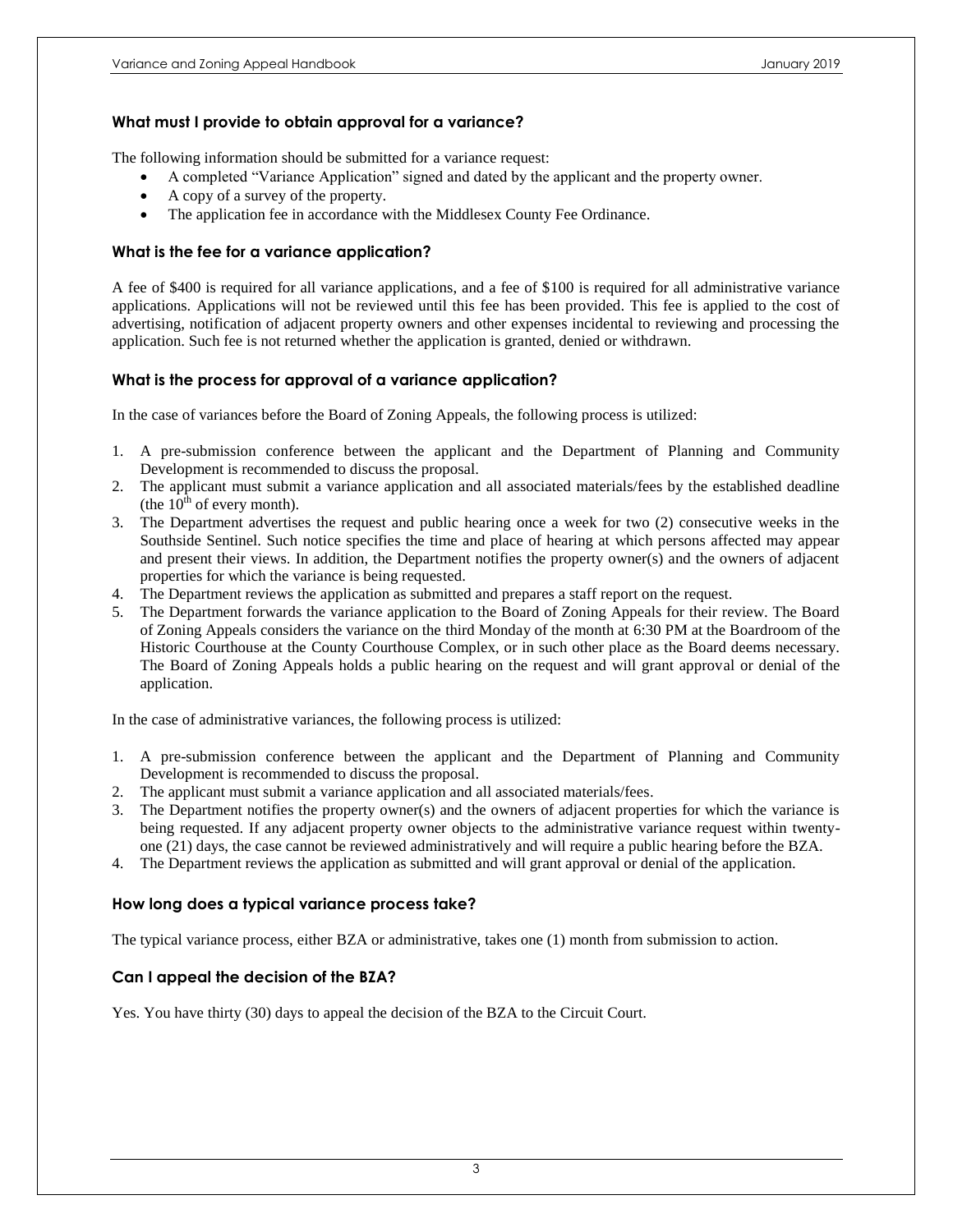# **ZONING APPEALS**

#### **What is an appeal?**

A zoning appeal is when the decision or determination of the Zoning Administrator is questioned. Any person affected by any decision of the Zoning Administrator may appeal this decision to the Board of Zoning Appeals.

#### **When must an appeal be filed?**

An appeal must be made within thirty (30) days of a decision from the Zoning Administrator.

#### **Who decides an appeal?**

The Board of Zoning Appeals has the authority to render a decision regarding an appeal.

#### **What must be submitted to apply for an appeal?**

The following information should be submitted for an appeal:

- A completed "Zoning Appeal Application" signed and dated by the applicant and the property owner.
- The application fee in accordance with the Middlesex County Fee Ordinance.

#### **What is the fee for an appeal?**

A fee of \$400 is required for an appeal. Applications will not be reviewed until this fee has been provided. This fee is applied to the cost of advertising, notification of adjacent property owners and other expenses incidental to reviewing and processing the application. Such fee is not returned whether the application is granted, denied or withdrawn.

#### **What happens after I apply for an appeal?**

After making an application to appeal a decision, adjoining properties are notified and a public hearing is conducted at a regular Board of Zoning Appeals meeting. Final decision is rendered by vote of the Board of Zoning Appeals.

#### **How long does a typical appeal process take?**

The typical process takes one (1) month from submission to Board of Zoning Appeals action.

#### **Can I appeal the decision of the BZA?**

Yes. You have thirty (30) days to appeal the decision of the BZA to the Circuit Court.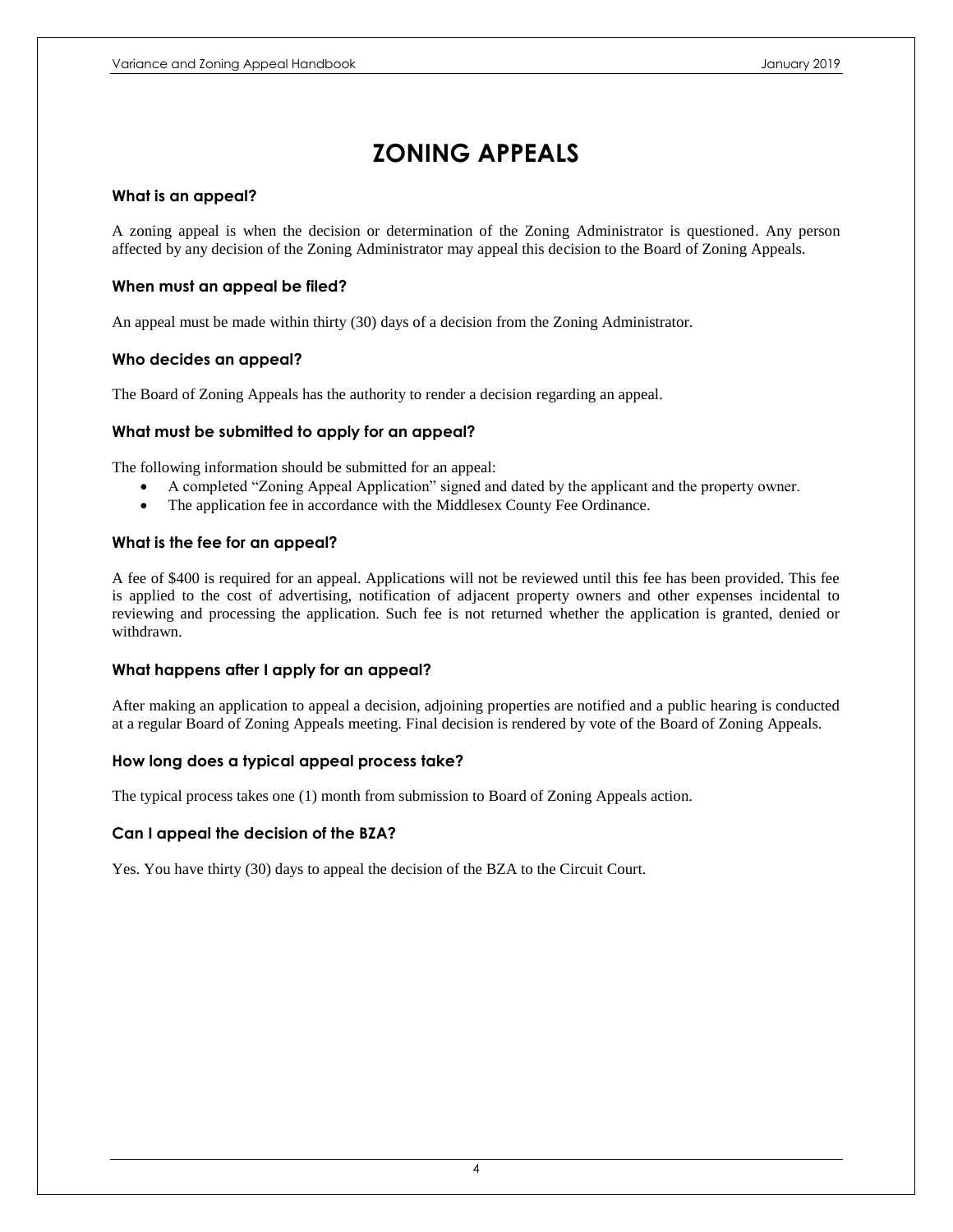|                                                                                                                                           |                              | <b>MIDDLESEX COUNTY</b><br>Department of Planning and Community Development                 |
|-------------------------------------------------------------------------------------------------------------------------------------------|------------------------------|---------------------------------------------------------------------------------------------|
|                                                                                                                                           | Phone: 804-758-3382          | P.O. Box 428, Saluda, VA 23149<br>Fax: 804-758-0061                                         |
|                                                                                                                                           |                              | <b>VARIANCE APPLICATION</b>                                                                 |
|                                                                                                                                           |                              | <b>OFFICE USE ONLY</b>                                                                      |
|                                                                                                                                           |                              |                                                                                             |
|                                                                                                                                           |                              | Variance Classification/Fee: $\Box$ Variance (\$400) $\Box$ Administrative Variance (\$100) |
| Tax Query: Current                                                                                                                        | $\mathbb{R}^n$<br>Delinquent |                                                                                             |
|                                                                                                                                           |                              |                                                                                             |
| Decision:<br>$\Box$ Approved                                                                                                              | $\Box$<br>Denied             |                                                                                             |
|                                                                                                                                           |                              |                                                                                             |
|                                                                                                                                           |                              |                                                                                             |
|                                                                                                                                           |                              |                                                                                             |
|                                                                                                                                           |                              |                                                                                             |
| Zoning Administrator Signature                                                                                                            | Date                         |                                                                                             |
| <b>PROPERTY OWNER INFORMATION</b><br>Name:                                                                                                |                              |                                                                                             |
|                                                                                                                                           |                              | Address: City/State/Zip:                                                                    |
|                                                                                                                                           |                              |                                                                                             |
| <b>PROPERTY INFORMATION</b>                                                                                                               |                              |                                                                                             |
|                                                                                                                                           |                              |                                                                                             |
|                                                                                                                                           |                              |                                                                                             |
|                                                                                                                                           |                              |                                                                                             |
|                                                                                                                                           |                              |                                                                                             |
|                                                                                                                                           |                              |                                                                                             |
|                                                                                                                                           |                              |                                                                                             |
|                                                                                                                                           |                              |                                                                                             |
|                                                                                                                                           |                              |                                                                                             |
|                                                                                                                                           |                              |                                                                                             |
| <b>VARIANCE REQUEST</b><br>Section of the Zoning Ordinance of Middlesex County, Virginia.<br>Please answer the following questions:<br>1. |                              | Existing Land Use: CBPA District: CBPA District:                                            |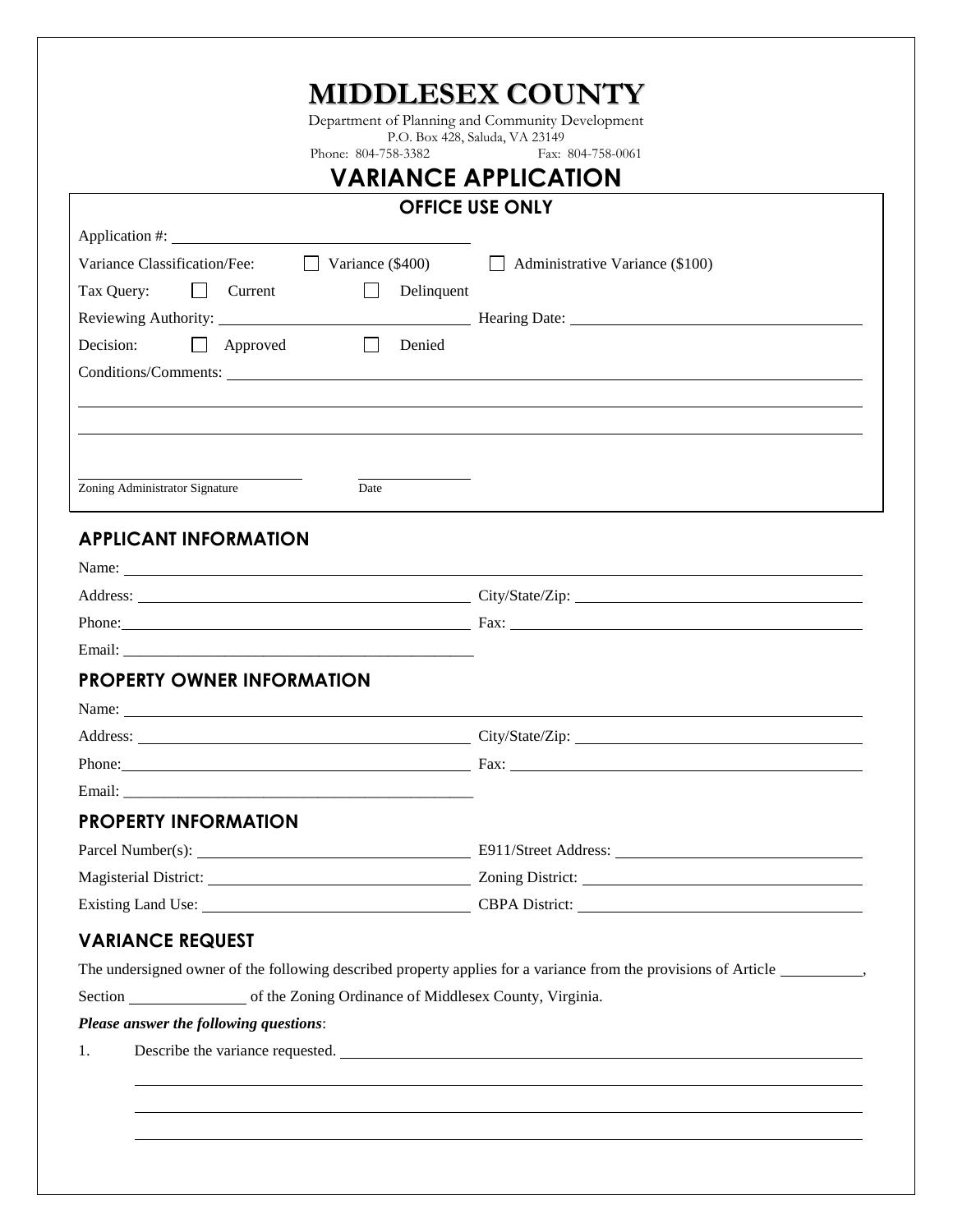| Ź. | Provide a narrative statement demonstrating that the requested variance conforms to the following standards: |  |  |
|----|--------------------------------------------------------------------------------------------------------------|--|--|
|    |                                                                                                              |  |  |

| (A) | The property was acquired in good faith and where by reason of the exceptional narrowness, shallowness,        |
|-----|----------------------------------------------------------------------------------------------------------------|
|     | size or shape of the property at the time of the effective date of the Zoning Ordinance, or where by reason of |
|     | exceptional topographic conditions or other extraordinanary situation or conditions of such piece of property  |
|     | or of use or development of property immediately adjacent thereto, the strict application of the terms of the  |
|     | ordinance would effectively prohibit or unreasonably restrict the use of the property.                         |

(B) That special conditions and circumstances do not result from the actions of the owner.

3. How would this variance affect other property in the area? \_\_\_\_\_\_\_\_\_\_\_\_\_\_\_\_\_\_\_

4. Describe why you cannot make other arrangements to comply with the Zoning Ordinance without a variance.

### **APPLICANT STATEMENT**

I hereby certify that I have the authority to make the foregoing application, that the information given is complete and correct to the best of my knowledge, and that development and/or construction will conform with the regulations as set forth in the Middlesex County Zoning Ordinance as written and also with the description contained in this application.

Applicant's Signature (if not Property Owner) Date

Applicant's Signature (if not Property Owner) Date

## **PROPERTY OWNER(S) STATEMENT**

I hereby certify that I/we own the above described property, that the information given is complete and correct to the best of my knowledge, that development and/or construction will conform with the regulations as set forth in the Middlesex County Zoning Ordinance as written and also with the description contained in this application, and that the above person(s), group, corporation or agent has the full and complete permission of the undersigned owner(s) to make application for a variance as set forth in the Middlesex County Zoning Ordinance as written.

Property Owner's Signature Date

Property Owner's Signature Date

## **CONDITIONS**

- 1. This permit application is not valid unless all property owner(s) signatures are affixed and dated.
- 2. All permit application charges are nonrefundable, regardless of whether the permit application is approved or denied once submitted. All checks for payment should be made payable to Middlesex County.
- 3. Any approval of a variance is issued on the basis of plans and applications approved and authorizes only the use, arrangement and construction set forth in such approved plans and applications. Any deviations from the plans and applications submitted shall render an approved variance null and void.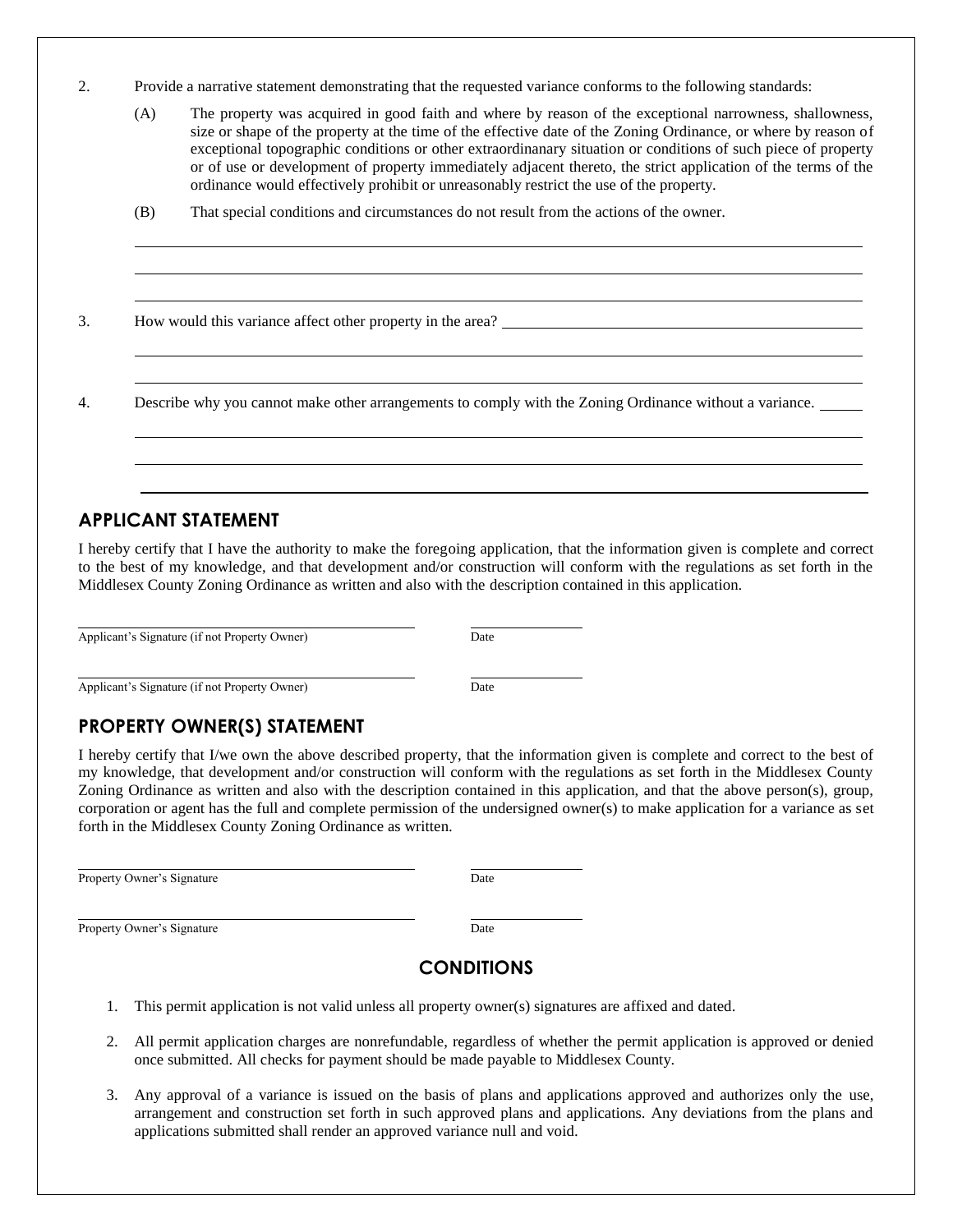**MIDDLESEX COUNTY**

Department of Planning and Community Development P.O. Box 428, Saluda, VA 23149 Phone: 804-758-3382

# **ZONING APPEAL APPLICATION**

|                                    |             | <b>OFFICE USE ONLY</b>                                                                                                                                                                                                         |
|------------------------------------|-------------|--------------------------------------------------------------------------------------------------------------------------------------------------------------------------------------------------------------------------------|
|                                    |             | \$400                                                                                                                                                                                                                          |
|                                    |             |                                                                                                                                                                                                                                |
| Decision:<br>$\Box$ Approved       | П<br>Denied |                                                                                                                                                                                                                                |
|                                    |             | Conditions/Comments: Lawrence Conditions and Comments: Lawrence Conditions and Comments: Lawrence Conditions and Comments: Lawrence Comments: Lawrence Comments: Lawrence Comments: Lawrence Comments: Lawrence Comments: Lawr |
|                                    |             |                                                                                                                                                                                                                                |
|                                    |             |                                                                                                                                                                                                                                |
|                                    |             |                                                                                                                                                                                                                                |
| Zoning Administrator Signature     | Date        |                                                                                                                                                                                                                                |
| <b>APPLICANT INFORMATION</b>       |             |                                                                                                                                                                                                                                |
|                                    |             |                                                                                                                                                                                                                                |
|                                    |             | Address: City/State/Zip: City/State/Zip:                                                                                                                                                                                       |
|                                    |             |                                                                                                                                                                                                                                |
|                                    |             |                                                                                                                                                                                                                                |
| <b>PROPERTY OWNER INFORMATION</b>  |             |                                                                                                                                                                                                                                |
|                                    |             |                                                                                                                                                                                                                                |
|                                    |             | Address: City/State/Zip: City/State/Zip:                                                                                                                                                                                       |
|                                    |             |                                                                                                                                                                                                                                |
|                                    |             |                                                                                                                                                                                                                                |
| <b>PROPERTY INFORMATION</b>        |             |                                                                                                                                                                                                                                |
|                                    |             |                                                                                                                                                                                                                                |
|                                    |             |                                                                                                                                                                                                                                |
| <b>APPEAL REQUEST</b>              |             |                                                                                                                                                                                                                                |
| Why is the appeal being requested? |             |                                                                                                                                                                                                                                |
|                                    |             |                                                                                                                                                                                                                                |
|                                    |             |                                                                                                                                                                                                                                |
|                                    |             |                                                                                                                                                                                                                                |
|                                    |             |                                                                                                                                                                                                                                |
|                                    |             |                                                                                                                                                                                                                                |
|                                    |             |                                                                                                                                                                                                                                |
|                                    |             |                                                                                                                                                                                                                                |
|                                    |             |                                                                                                                                                                                                                                |
|                                    |             |                                                                                                                                                                                                                                |